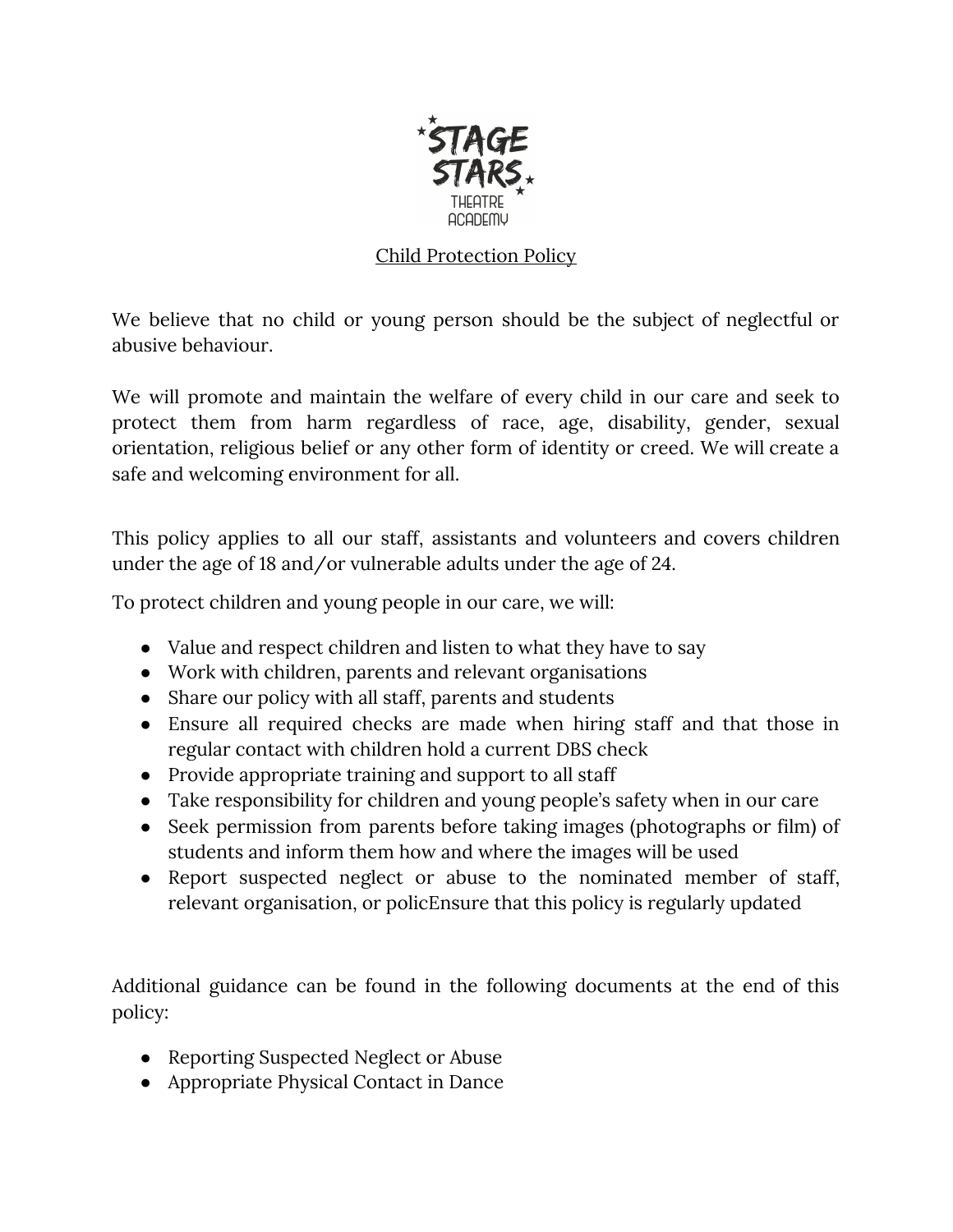• Use of Photographs and Film of Children

This policy was last reviewed on 04/08/2019

Name: Ami Henderson

Job Title: Principal - Stage-Stars Theatre Academy Ltd

Signature: A M Henderson

Additional Guidance A: Reporting Suspected Neglect or Abuse

Concerns regarding a child's welfare can be reported by:

- Parents
- Teachers
- Friends
- The child or young person

All allegations of neglect or abuse will be taken seriously. If a concern is reported directly by the child or young person we will not seek to disagree, ask probing or leading questions, or do anything else which may discourage them.

We will make clear that reported concerns cannot be kept confidential but will need to be shared with a nominated member of staff or external organisation. Parents or guardians will also be involved if appropriate.

## **We recognise that early action is vital. Any concerns will be reported immediately.**

If the child or young person is in immediate danger of harm, we will contact the police

OIn all other cases, we will report concerns to the local Protection Team

Additional Guidance B: Appropriate Physical Contact in Dance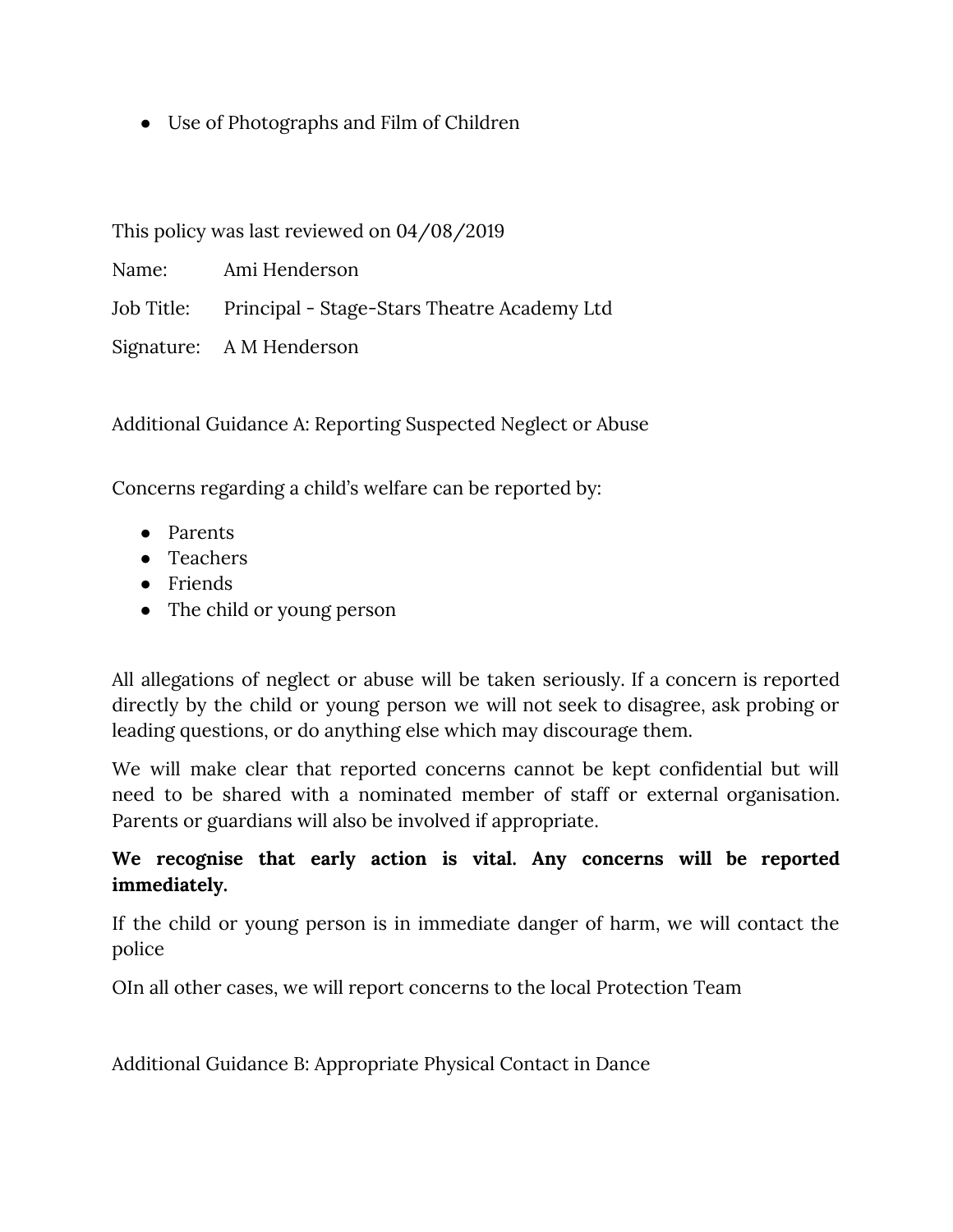Teaching dance is a physical activity and a teacher will sometimes need to make physical contact with a student to show an idea or to correct the student's position. This can include:

- Lifting
- Adjusting arms, legs, rib cage, hips, feet, hands
- Moving one student in relation to another

Where contact is needed, we will remain sensitive to the student's wishes and put their welfare first. In all cases, we will say why and how we will be correcting the student's position before making any contact.

We encourage students to report any concerns.

Additional Guidance 3: Use of Photographs and Film of Children

We recognise that taking images of students in our care may not always be appropriate and that some children and parents may not want images taken at any time. Therefore, before taking images of a child or young person, we will:

- Make clear to the child and parent where and when the image will be taken
- Clearly identify the person who will be taking the image
- Explain how the image will be used, e.g. whether it will be posted on social media or printed to be displayed at the school
- Seek written agreement from parents that images can be taken of their childWhere we have publicly displayed images at our school or on social media, parents and students may withdraw their permission at any time. In such cases, the images will be removed as soon as is reasonable and without question.

We ask that any parent wanting to take photographs or film at our events only do so with our prior permission. Permission will only be granted on the agreement of all present.